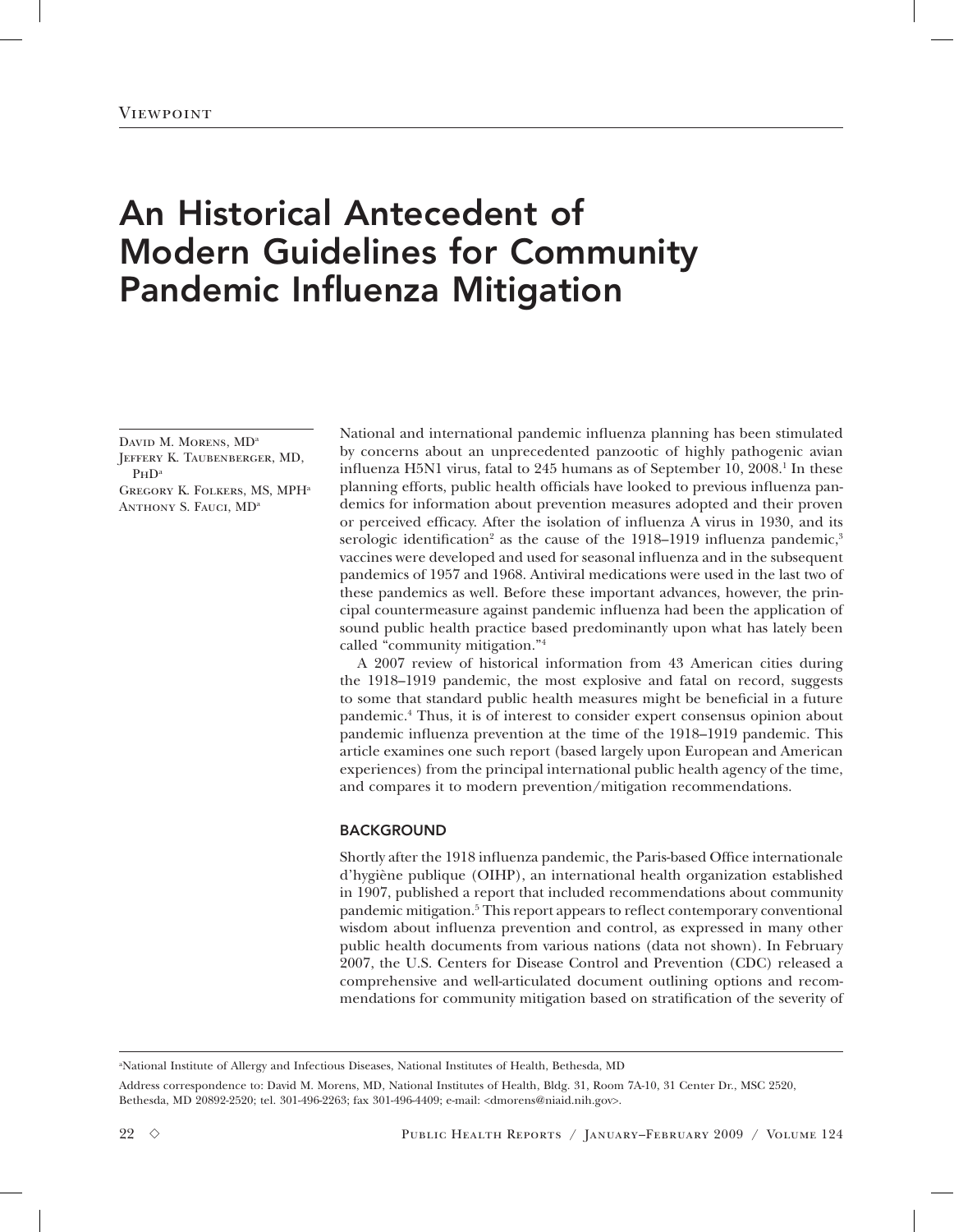a potential influenza pandemic.<sup>6</sup> The 2007 recommendations consider the 1918 pandemic, the most deadly in recorded history, as a "worst case scenario."

### COMPARISON OF 1921 AND 2007 GUIDELINES

A side-by-side comparison of some of the issues addressed in these two documents—and the recommendations rendered—underscores the relevance of public health principles considered to be sound over a period spanning more than 90 years.

The 2007 CDC document is organized into four major categories of mitigation strategies that cover most of the major prevention topics found in the 1921 document (Figure 1). For example, although written nine years before the viral cause of influenza was identified, the 1921 document is consonant with today's understanding of influenza transmission in noting the importance of both aerosol droplets and hands soiled with "secretion-contaminated fomites."5

The OIHP guidelines also concur with those of CDC that isolation of ill individuals is "strictly necessary," but add that it is also important to separately isolate complicated cases as early as possible after complications develop. This further recommendation apparently addresses the high rate of influenza, pneumonia, and other complications from transmissible secondary bacterial infections in 1918, which were associated with most of the influenza mortality then.7–9 Unlike CDC in 2007, voluntary home quarantine of people in contact with infected individuals was not recommended by the

OIHP in 1921, probably because of uncertainty in that era about the period of influenza communicability and whether infection could be transmitted before onset of symptoms or in the absence of symptoms.8

Then, as now, the value of dismissing children from school was controversial. The OIHP document states, "A universal principle cannot be arrived at, seeing that it is a matter of different solutions according to local circumstances," but adds that in urban locations, closing elementary schools seems undesirable because it places children at greater risk of contagion. Questions about closing schools during the 1918 pandemic arose in part because data regarding the efficacy of this strategy were lacking, as they remain today. Although not addressed in the OIHP report, an oft-repeated argument in favor of keeping schools open in 1918 was to provide an opportunity for responsible individuals such as school physicians, nurses, or teachers to diagnose and send home or care for ill children who might not otherwise have medical or first aid attention.

Finally, social distancing was directly addressed by the OIHP, as it is by CDC, particularly with respect to municipal bans, enacted by many cities, on public gatherings such as meetings, church services (Figure 2), and theater performances. When such meetings must take place, the OIHP report suggested that good ventilation was necessary to mitigate the risk of suspended infectious particles. The importance of good ventilation was undoubtedly of great concern in 1921 because many homes and buildings were poorly ventilated, especially in the winter when doors and windows were kept

| Guideline              | Case<br>isolation                                                            | Contact<br>isolation                                                        | School<br>closing                                              | Social<br>distancing                                                       | Community use<br>of face masks <sup>c</sup> |
|------------------------|------------------------------------------------------------------------------|-----------------------------------------------------------------------------|----------------------------------------------------------------|----------------------------------------------------------------------------|---------------------------------------------|
| OIHP 1921 <sup>a</sup> | Isolation of cases<br>and separate<br>isolation of<br>"complicated<br>cases" | No<br>recommendation                                                        | Questionable<br>value; closing<br>urban schools<br>undesirable | Restrict public<br>gatherings; ensure<br>ventilation<br>otherwise          | Masks<br>recommended                        |
| CDC $2007b$            | Isolation and<br>treatment of<br>cases                                       | Voluntary home<br>quarantine of<br>household contacts<br>of confirmed cases | Dismissal of<br>students from<br>school                        | Social distancing<br>measures to reduce<br>community<br>contacts of adults | No<br>recommendation                        |

Figure 1. Comparison of guidelines for community mitigation of pandemic influenza published in 1921ª and 2007b

a Pottevin H. Rapport sur la pandémie grippale de 1918–1919 présenté au comité permanent de l'Office internationale d'hygiène publique. Bulletin de l'Office internationale d'hygiène publique 1921;13:125-81.

**bCenters for Disease Control and Prevention (US). Interim pre-pandemic planning guidance: community strategy for pandemic influenza** mitigation in the United States—early, targeted, layered use of nonpharmaceutical interventions. February 2007 [cited 2008 Oct 15]. Available from: URL: http://www.pandemicflu.gov/plan/community/community\_mitigation.pdf

c The four main mitigation categories addressed in the 2007 CDC guidelines do not include community-wide use of face masks, but do include contact isolation.

OIHP = Office internationale d'hygiène publique

 $CDC = Centers for Disease Control and Prevention$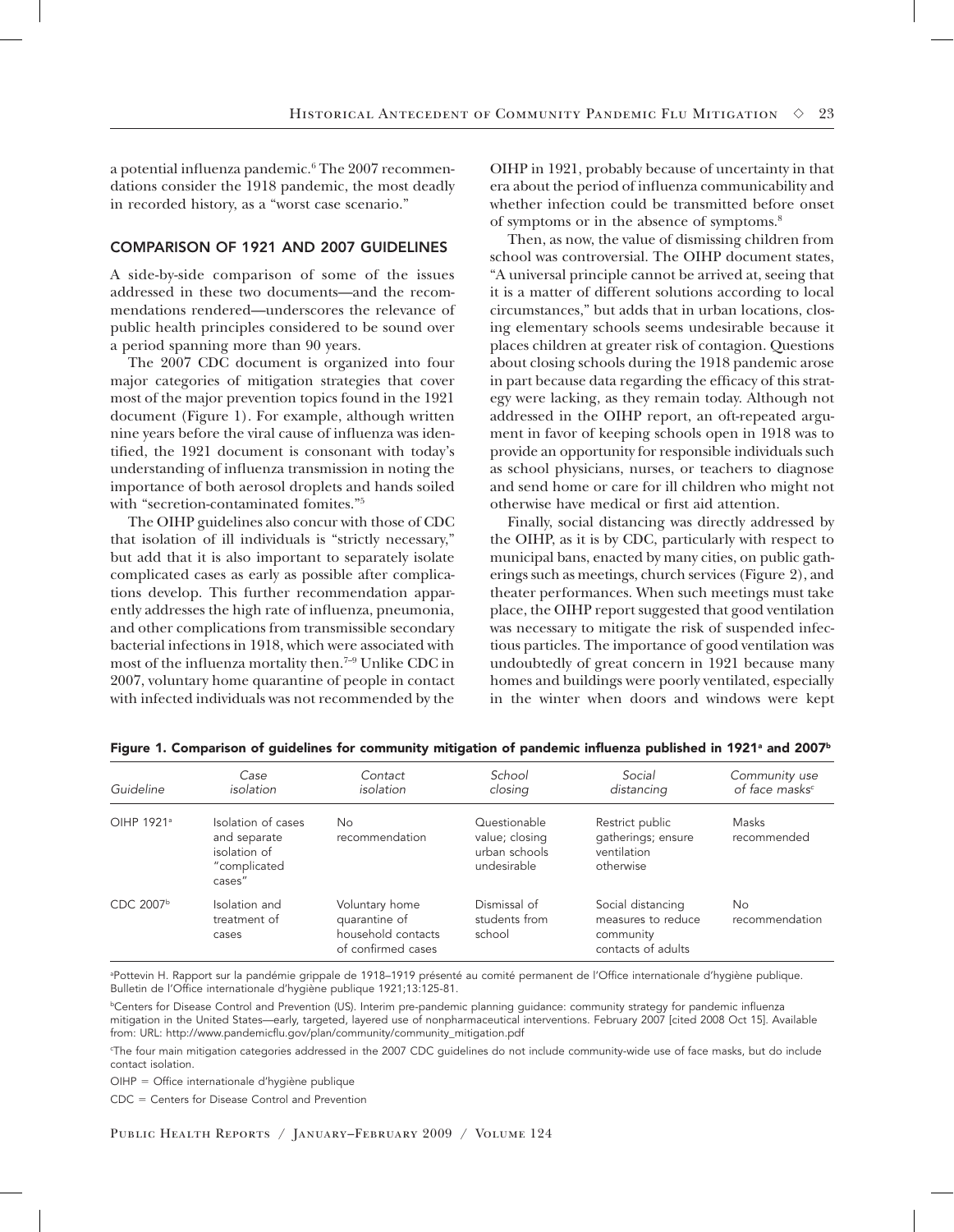Figure 2. Sunday church services in San Francisco, 1918–1919



Sunday church services were often held outdoors during the 1918–1919 influenza pandemic, as shown here in San Francisco. (Photograph from the California Historical Society, FN-30852)

closed, and because of the generally low humidity in homes and buildings, which was believed to facilitate influenza transmission.

Unlike the 2007 CDC guidelines, in 1921 the OIHP recommended use of "special preventive measures" such as community-wide face mask use, largely on the grounds that they had been deemed effective in hospital use, and perhaps also because many cities had concluded (without compelling data) that their use inhibited influenza spread. Despite these recommendations, however, the OIHP echoed prevailing scientific opinion of the time $10$  in its pessimism about the ability of community mitigation strategies to prevent or significantly inhibit pandemic progression. Despite a caveat that "taken together," preventive measures might diminish epidemic spread somewhat, the report concluded that "preventive measures against influenza did not seem to exert much influence on the progression of the pandemic."





Health department clinics such as this one (the medicine depot in Cathedral Square) in Christchurch, New Zealand, dispensed medicines, disinfectants, and, sometimes, crude antibacterial vaccines during the 1918–1919 influenza pandemic. The cause of influenza was unknown at the time. Most believed it was a bacterial disease caused either by Pfeiffer's bacillus (*Haemophilus influenzae*), or by several other bacteria. Those who believed it was caused by an unknown "filter-passing agent"—i.e., a virus—nevertheless agreed that most influenza deaths were associated with secondary bacterial pneumonias against which antibacterial vaccines might be effective. (Photograph from the Christchurch City Libraries)